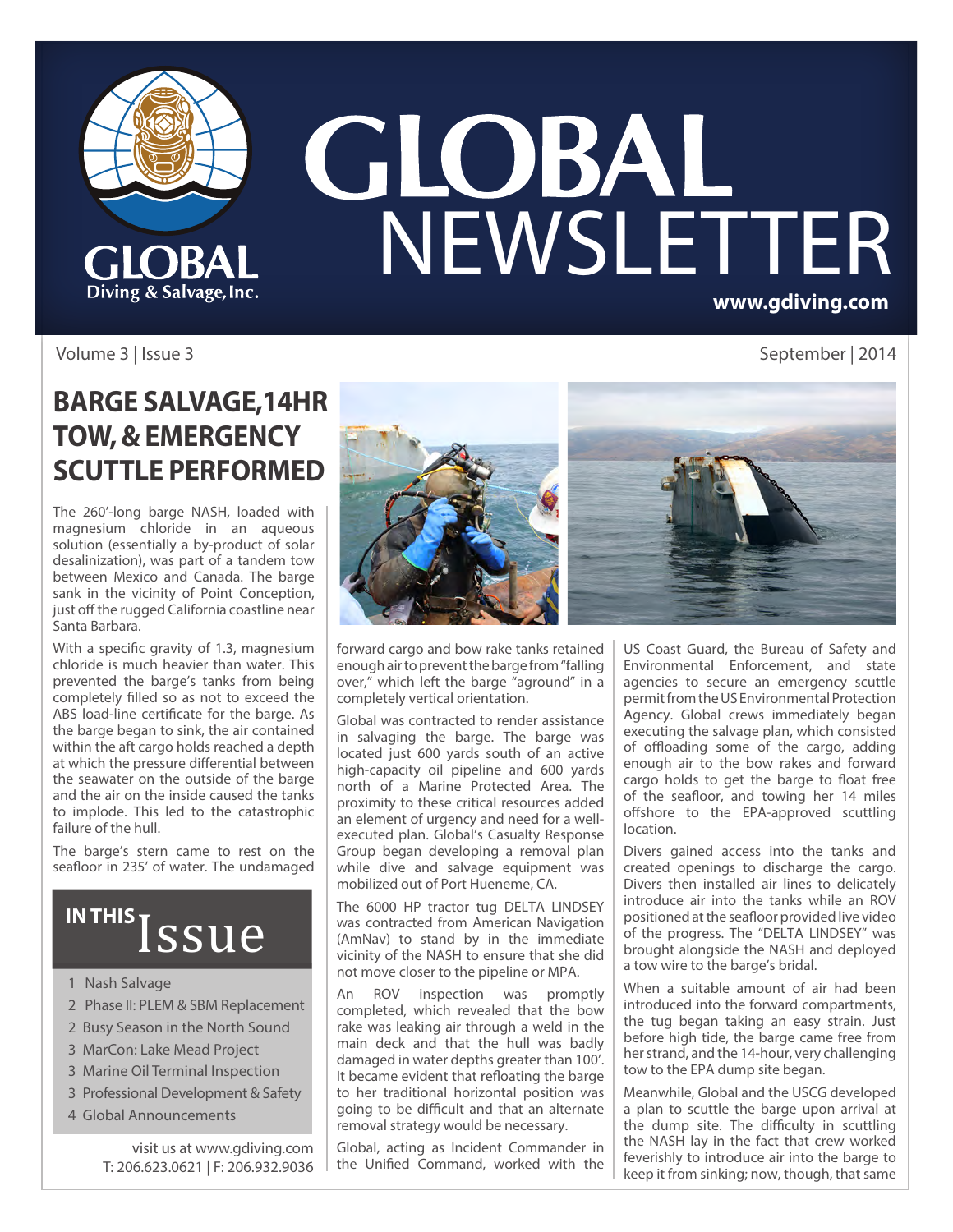## GLOBAL NEWSLETTER

## **NASH Salvage**

**(Continued from Pg. 1)**



air needed to come out of the barge very quickly. Sea conditions grew worse during the tow offshore, and it was not safe for anyone to board the vessel to manually cut holes in the barge.

The USCG came up with a method for rapidly sinking the NASH - the USCGC BLACK FIN, an 87' cutter with a .50 caliber machine gun. The BLACK FIN was mobilized to the scuttling location and shot 500 armor-piercing rounds at the exposed bow of the NASH. The bullet holes allowed air to escape and water to enter the barge. The NASH was last seen approximately one hour after the live fire when she left the surface and began her descent to her 2600'-deep, watery resting place.

This very unique salvage operation was completed in approximately one week, without injuries or illnesses, due to the great work performed by Andy Lawrence, Bill Akan, Dave Partlow, Erik Woltjen, Jay Stevens, Kerry Walsh, Kyle Watson, Pete Jobes, Scott Hynd, Shawn Taschner, Tanner Hirakida, and Warren Posten.



## **Update from Okinawa, Japan** Phase II: PLEM & SBM Replacement

Global Diving & Salvage, Inc. completed Phase II of a pipeline end manifold (PLEM) and single buoy mooring (SBM) replacement for Truston Technologies, Inc., contracted by the US Defense Logistics Agency. Work was performed in Kin Bay, Okinawa between May and July 2014.

In later 2012, Global was contracted to perform Phase I, which consisted of inspecting the existing installation and conducting metrology and planning for a new structure. For Phase II, Global returned to Okinawa to remove the existing structure from the seafloor and replace it with the newly completed design, comprised of a pigging loop and the replacement of the topside SBM with additional anchor chains. During both phases, the dive crew worked off a derrick barge supplied by Ryukyu Zosen Shipyard out of Naha.

Despite the challenging engineering tasks

#### **BUSY SEASON IN THE NORTH SOUND AREA**



In addition to the contracted daily Tesoro pre-booming operations and OTB booming, local crews have been able to provide initial response and follow-up support to numerous jobs, including:

- First responders on-site as the 90' yacht Baden rolled over on her inaugural launch in late May.
- Assisting with towing of the 50' derelict F/V Orbit from Neah Bay to Port Angeles in late June
- Response and salvage work at the Anacortes Marina Fire in early July
- A multitude of DNR projects

and complications by environmental factors such as a typhoon, stonefish, lionfish and sea snakes, the PLEM was installed as per the engineer's directions and drawings with no alterations necessary on-site.

The installation was accomplished without any spare nuts or washers, a testament to the skill of the dive crew involved with the work. The team consistently worked long hours and endured extremes of heat and inclement weather. A translator was utilized onboard during work hours, and despite language and cultural differences, complicated evolutions were conducted and the project was completed safely without incident.



This project could not have been completed without the dedication of the crew: foreman Richard Vonderhaar from Truston Technologies, Inc., engineer Perry Smith of Smith LaSalle, NAVFAC onboard representative Nate Sinclair, the derrick barge crew from Ryukyu Zosen Shipyard, translator Miho Onishi, and the Global crew, Ahmed Evans, Bryan Patrick, Craig Gutshall, Danny Broadhurst, Gene Purtell, Kevin Severns, Mikael Kyrklund, and Spencer Dell.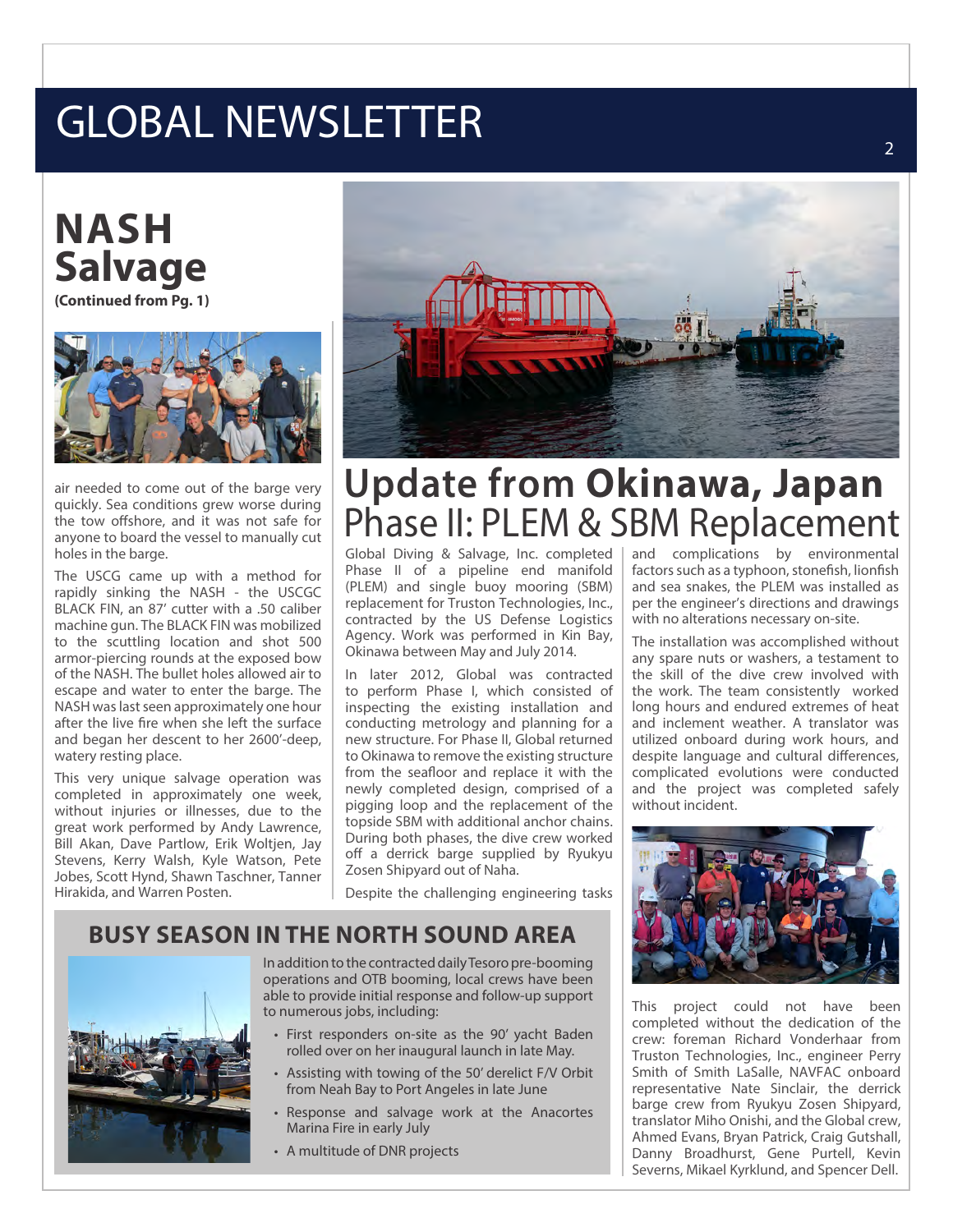#### **MODIFYING A WATER INTAKE AT LAKE MEAD**

Due to years of extensive drought conditions in the state of Nevada, Lake Mead, the area's primary water supply, has been diminishing.

There are currently two independent intakes that draw water from different elevations of Lake Mead. A third intake is being constructed at the lowest elevation possible in the lake. Due to the droughts, the first intake installed (IPS-1) has the potential to become inoperative.

Southern Nevada Water Authority (SNWA) elected to construct a passage between IPS-1 and IPS-2 in order to retain the redundancy and water capacity. Global was contracted by Renda Pacific to perform underwater concrete placement to prepare IPS-1 for modifications.

Upon initial inspection, Global found that a landslide had occurred, increasing the amount of material needed to be relocated. Following removal, Global welded a series of support gussets around an existing flange. Before concrete could be placed, a combination of sand bags, angle iron, and steel sheets were used to construct a form capable of withstanding the force of 200+ cubic yards of concrete.

No cold joints in the concrete were permitted, so the operation could not be terminated until the required level of coverage was attained. After roughly 20 hours of continuous work, the pour was completed by the crew: Abraham Rodriguez Garcia, Chris Butler, Cully Mizer, Dean Stone, Douglas Bouchard, Ernest Richarte, Matt Ballard, Michael Carey, Paul Guiou, Rick Rivers, Ryan Smith, Wade St. Clair, and Zach Coots, successfully achieving all requirements specified by the SNWA.

The dome cap was removed from the top of the Intake TEE and a bulkhead was placed inside for dewatering. Due to Global's work, Renda Pacific successfully dewatered the tunnel, connected IPS-1 and IPS-2, and rewatered the tunnel. Several months later, Global removed the bulkhead from IPS-1 and reinstalled the dome cap.



#### CALIFORNIA REGION : **MARINE OIL TERMINAL INSPECTION**

Global performed a California state required Marine Oil Terminal Engineering and Maintenance (MOTEM) inspection for a local terminal. The inspection was conducted on various steel and timber components, including approximately 97 timber piles, 8 timber fender piles, 4 ea. 70" steel monopiles and 8 ea. 24" steel pipe piles.

Work was performed off Global's M/V Dawn. A contracted engineering-diver was utilized to fulfill the required engineer oversight.

All levels of inspection were performed:

- Level I visual & tactile inspection was conducted on 100% of the underwater structure.
- Level II cleaning & close visual inspection as needed.
- Level III inspection including ultrasonic thickness readings of the steel members and cathodic potential measurements. Core samples were taken of the timber structures for analysis and plugged.

Upon completion of the inspection and

#### SUPPORT GROUP UPDATES

**Professional Development:** Global began building its program earlier this year, formally announcing it at the employee summit held in April. Comprised of Training, Mentoring, Employee Development, and Succession Planning, it is focused on growing the skills, knowledge and abilities of our entire employee base.

Global has always encouraged employee training and development, but it is now taking a formal approach to prepare employees for the work ahead while providing them the skills to realize their professional goals.

Global plans to leverage its experienced, strong talent base to help facilitate various aspects of the program, including handson field training. A recent example was the marlinspike workshop facilitated by Kris Lindberg in Seattle, where Environmental crews were able to improve practical skills from a trusted professional**.** 

This is the beginning stage of a long term commitment by Global to establish a successful program for all employees.

**Safety Committee:** Global has revamped the Safety Committee's structure and primary focus. The committee's goal is to find resolutions as a cohesive unit on behalf of fellow employees. The Safety Committee will be asked to give input on task items that come up during Monthly Safety Meetings and also on policies and training.

This employee-driven committee is intended to be a neutral platform to discuss matters that may not be brought up in other forums. Recent contributions include reformatting the company's TEAM cards as well as Global's knife and PFD policies.

We are excited to see the committee help foster a positive safety environment. Thank you to the 2014 Safety Committee members: Ben Swan, Bernie Rosenberger, Brent Seymour, Chris Butler, Chris Hume, Chris Moritz, Colins Goertzen, Devin Bunnell, Donald Hosford, Erik Woltjen, Ian Costin, James Simonson, Jeff Wilson, Joel Silver, Pat Chappelle, Ron Larsen, Scott Hynd, Sterling Ulrich, Thuan Ngo, Wade St. Clair, Warren Posten, Weston Durocher, and Zach Coots.



recommendations for repairs, the Global crew, comprised of Brian Donnalley, Fred Foster, Jared Soares, Joel Silver, and Kyle Coppinger, performed coating and pile wrap repair and replacement, eliminating

All work was performed without incident

all deficiencies.